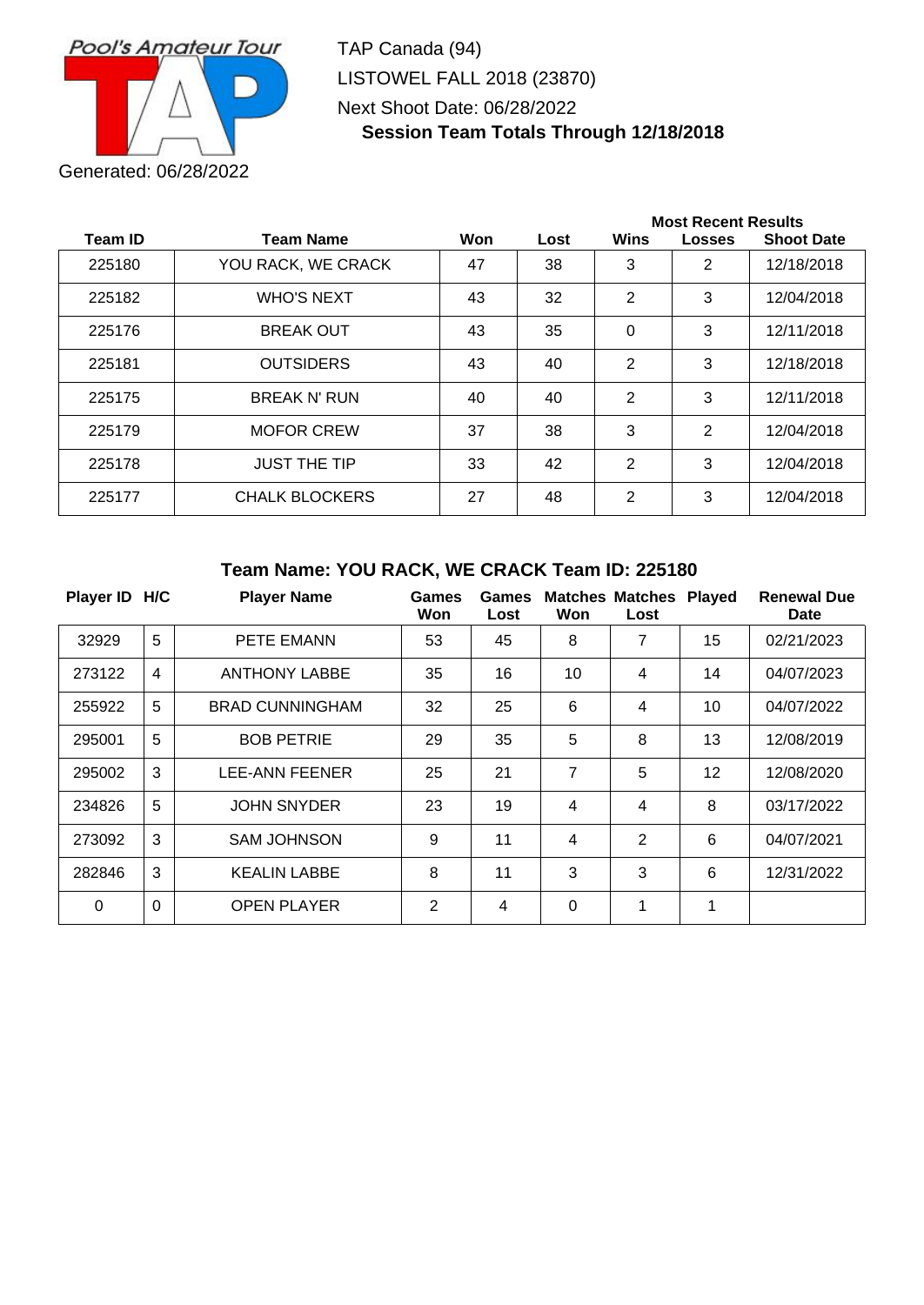| Player ID H/C |                | <b>Player Name</b>     | Games<br>Won | Games<br>Lost  | Won            | <b>Matches Matches</b><br>Lost | <b>Played</b> | <b>Renewal Due</b><br><b>Date</b> |
|---------------|----------------|------------------------|--------------|----------------|----------------|--------------------------------|---------------|-----------------------------------|
| 255992        | $\overline{7}$ | <b>FABIAN COOMBS</b>   | 58           | 20             | 10             | 2                              | 12            | 03/18/2023                        |
| 256012        | $\overline{7}$ | <b>SEAN PEDERSEN</b>   | 49           | 31             | 6              | 7                              | 13            | 03/15/2023                        |
| 256002        | 5              | <b>SCOTT SHARPIN</b>   | 31           | 14             | 8              | 3                              | 11            | 03/14/2023                        |
| 292255        | 5              | <b>KEVIN GOTTFRIED</b> | 22           | 27             | 5              | 6                              | 11            | 03/14/2023                        |
| 256042        | 5              | <b>TOM SMITH</b>       | 17           | 24             | 5              | 4                              | 9             | 03/14/2023                        |
| 289712        | $\overline{4}$ | <b>BILL MCGRATH</b>    | 13           | 12             | 5              | 3                              | 8             | 04/07/2023                        |
| 256032        | 3              | <b>MICHELLE GLYNIS</b> | 4            | 5              | $\overline{2}$ | 2                              | 4             | 12/20/2019                        |
| 256062        | 4              | <b>JAMIE ELISEN</b>    | 4            | 14             | 1              | 5                              | 6             | 03/15/2023                        |
| $\Omega$      | $\mathbf 0$    | <b>OPEN PLAYER</b>     | $\Omega$     | $\overline{0}$ | 1              | 0                              | 1             |                                   |

# **Team Name: WHO'S NEXT Team ID: 225182**

## **Team Name: BREAK OUT Team ID: 225176**

| Player ID H/C |                | <b>Player Name</b>   | Games<br>Won | Games<br>Lost | Won | <b>Matches Matches</b><br>Lost | <b>Played</b> | <b>Renewal Due</b><br><b>Date</b> |
|---------------|----------------|----------------------|--------------|---------------|-----|--------------------------------|---------------|-----------------------------------|
| 237235        | 5              | <b>PAUL FREELAND</b> | 38           | 24            | 8   | 3                              | 11            | 12/31/2022                        |
| 255972        | 5              | <b>KIRK SCHISTAL</b> | 30           | 22            | 8   | 4                              | 12            | 12/31/2022                        |
| 292717        | 6              | <b>TREVOR LEAKE</b>  | 29           | 23            | 5   | 3                              | 8             | 12/31/2022                        |
| 237234        | 5              | <b>STAN SCHMIDT</b>  | 26           | 27            | 6   | 6                              | 12            | 12/31/2022                        |
| 231692        | 5              | <b>RYAN NEWMAN</b>   | 26           | 31            | 3   | 8                              | 11            | 12/31/2022                        |
| 226307        | $\overline{4}$ | <b>DON SIMPSON</b>   | 19           | 20            | 4   | 5                              | 9             | 02/21/2023                        |
| 257482        | 4              | <b>JOSH MORRISON</b> | 15           | 10            | 6   | 3                              | 9             | 02/21/2023                        |
| 288332        | $\overline{4}$ | <b>NICOLE YOUNG</b>  | 9            | 7             | 3   | 3                              | 6             | 08/03/2022                        |

# **Team Name: OUTSIDERS Team ID: 225181**

| Player ID H/C |             | <b>Player Name</b>       | <b>Games</b><br>Won | Games<br>Lost | Won            | <b>Matches Matches</b><br>Lost | <b>Played</b> | <b>Renewal Due</b><br><b>Date</b> |
|---------------|-------------|--------------------------|---------------------|---------------|----------------|--------------------------------|---------------|-----------------------------------|
| 295556        | 6           | <b>ANDREW ELLIS</b>      | 47                  | 33            | 8              | 5                              | 13            | 12/23/2020                        |
| 292256        | 5           | <b>JOEL DORSCH</b>       | 43                  | 27            | 9              | 4                              | 13            | 06/04/2023                        |
| 28117         | 6           | <b>GEOFF YOUNG</b>       | 31                  | 45            | $\overline{4}$ | 8                              | 12            | 02/21/2023                        |
| 255942        | 5           | <b>GRAHAM SOMERVILLE</b> | 27                  | 35            | $\overline{4}$ | 9                              | 13            | 12/20/2019                        |
| 256052        | 5           | <b>GARY MARCOUX</b>      | 20                  | 19            | 5              | 5                              | 10            | 03/08/2023                        |
| 273792        | 5           | DAVE PELS                | 15                  | 16            | 3              | 4                              | 7             | 04/07/2019                        |
| 279342        | 3           | <b>HOLLY WALTER</b>      | 13                  | 13            | 6              | 3                              | 9             | 12/31/2022                        |
| 235675        | 3           | <b>CHRIS MCLAUGHLIN</b>  | 8                   | 7             | $\overline{4}$ | 1                              | 5             | 12/31/2021                        |
| $\Omega$      | $\mathbf 0$ | <b>OPEN PLAYER</b>       | 0                   | $\Omega$      | $\Omega$       | 1                              | 1             |                                   |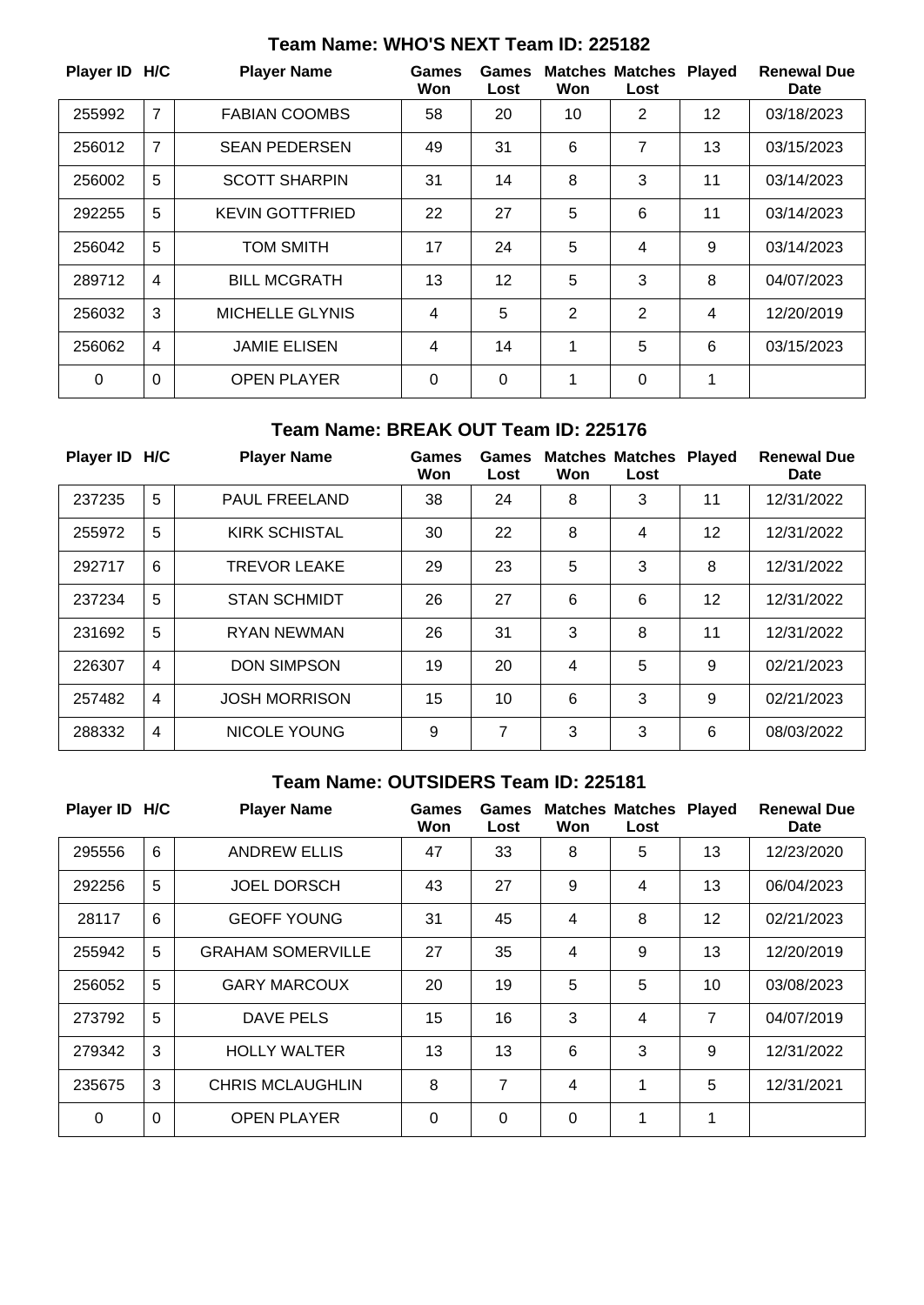| Player ID H/C |   | <b>Player Name</b>      | Games<br>Won | Games<br>Lost | Won | <b>Matches Matches</b><br>Lost | <b>Played</b> | <b>Renewal Due</b><br><b>Date</b> |
|---------------|---|-------------------------|--------------|---------------|-----|--------------------------------|---------------|-----------------------------------|
| 295003        | 4 | <b>FRANK SOMERVILLE</b> | 26           | 33            | 10  | 6                              | 16            | 12/08/2020                        |
| 291347        | 4 | <b>TIM POVELOFSKI</b>   | 26           | 47            | 6   | 10                             | 16            | 06/03/2020                        |
| 287215        | 4 | AL MACDONALD            | 24           | 30            | 6   | 5                              | 11            | 04/20/2021                        |
| 255952        | 4 | <b>KEVIN HAMILTON</b>   | 23           | 33            | 6   | 5                              | 11            | 12/20/2019                        |
| 289677        | 4 | <b>DAVE SHOWERS</b>     | 21           | 19            | 5   | 4                              | 9             | 04/02/2021                        |
| 273132        | 3 | ALLAN STURGEON          | 10           | 8             | 5   | 2                              | 7             | 04/07/2020                        |
| 290837        | 3 | TIM WAECHTER            | 8            | 23            | 2   | 8                              | 10            | 05/04/2020                        |

#### **Team Name: BREAK N' RUN Team ID: 225175**

## **Team Name: MOFOR CREW Team ID: 225179**

| Player ID H/C |                | <b>Player Name</b>     | Games<br>Won | Games<br>Lost | Won      | <b>Matches Matches</b><br>Lost | <b>Played</b> | <b>Renewal Due</b><br>Date |
|---------------|----------------|------------------------|--------------|---------------|----------|--------------------------------|---------------|----------------------------|
| 190522        | 7              | <b>BOB MCCULLOCH</b>   | 41           | 20            | 7        | 3                              | 10            | 02/06/2023                 |
| 190517        | 7              | <b>NORM FREIBURGER</b> | 41           | 22            | 6        | 3                              | 9             | 12/31/2022                 |
| 190707        | 5              | <b>JIM MCARTHUR</b>    | 33           | 27            | 6        | 5                              | 11            | 08/02/2022                 |
| 237138        | 3              | DAVE DALLY             | 21           | 16            | 6        | 5                              | 11            | 12/31/2022                 |
| 54737         | 5              | <b>BRAD LUCAS</b>      | 18           | 23            | $\Omega$ | 6                              | 6             | 09/17/2022                 |
| 113305        | $\overline{4}$ | <b>JOHN MACRAE</b>     | 12           | 18            | 3        | 6                              | 9             | 12/19/2020                 |
| 113304        | 3              | <b>MARGOT MACRAE</b>   | 11           | 18            | 4        | 5                              | 9             | 12/18/2020                 |
| 255932        | 3              | <b>LYNDA PAQUETTE</b>  | 10           | 17            | 4        | 5                              | 9             | 04/20/2021                 |
| $\Omega$      | $\Omega$       | <b>OPEN PLAYER</b>     | $\mathbf 0$  | 0             | 1        | 0                              | 1             |                            |

# **Team Name: JUST THE TIP Team ID: 225178**

| Player ID H/C |                | <b>Player Name</b>     | Games<br>Won | Games<br>Lost | Won | <b>Matches Matches Played</b><br>Lost |    | <b>Renewal Due</b><br>Date |
|---------------|----------------|------------------------|--------------|---------------|-----|---------------------------------------|----|----------------------------|
| 208772        | 6              | <b>QUENTIN ELLIS</b>   | 55           | 27            | 9   | 3                                     | 12 | 04/17/2021                 |
| 208773        | 5              | <b>BILL HOLLAND</b>    | 28           | 22            | 6   | 3                                     | 9  | 12/31/2022                 |
| 190700        | 5              | RALPH ROONEY           | 28           | 24            | 3   | 5                                     | 8  | 05/12/2023                 |
| 190521        | 5              | <b>LES SMALL</b>       | 25           | 25            | 4   | 5                                     | 9  | 12/31/2022                 |
| 208362        | $\overline{4}$ | <b>BRAD ELLIS</b>      | 12           | 20            | 3   | 6                                     | 9  | 08/20/2020                 |
| 292258        | 3              | <b>DEREK SANDERSON</b> | 11           | 30            | 3   | 8                                     | 11 | 08/03/2020                 |
| 292259        | 3              | <b>TREVOR MCARTER</b>  | 9            | 21            | 4   | 7                                     | 11 | 08/03/2020                 |
| 292257        | 3              | <b>DOUG WHITE</b>      | 6            | 12            | 1   | 5                                     | 6  | 08/03/2019                 |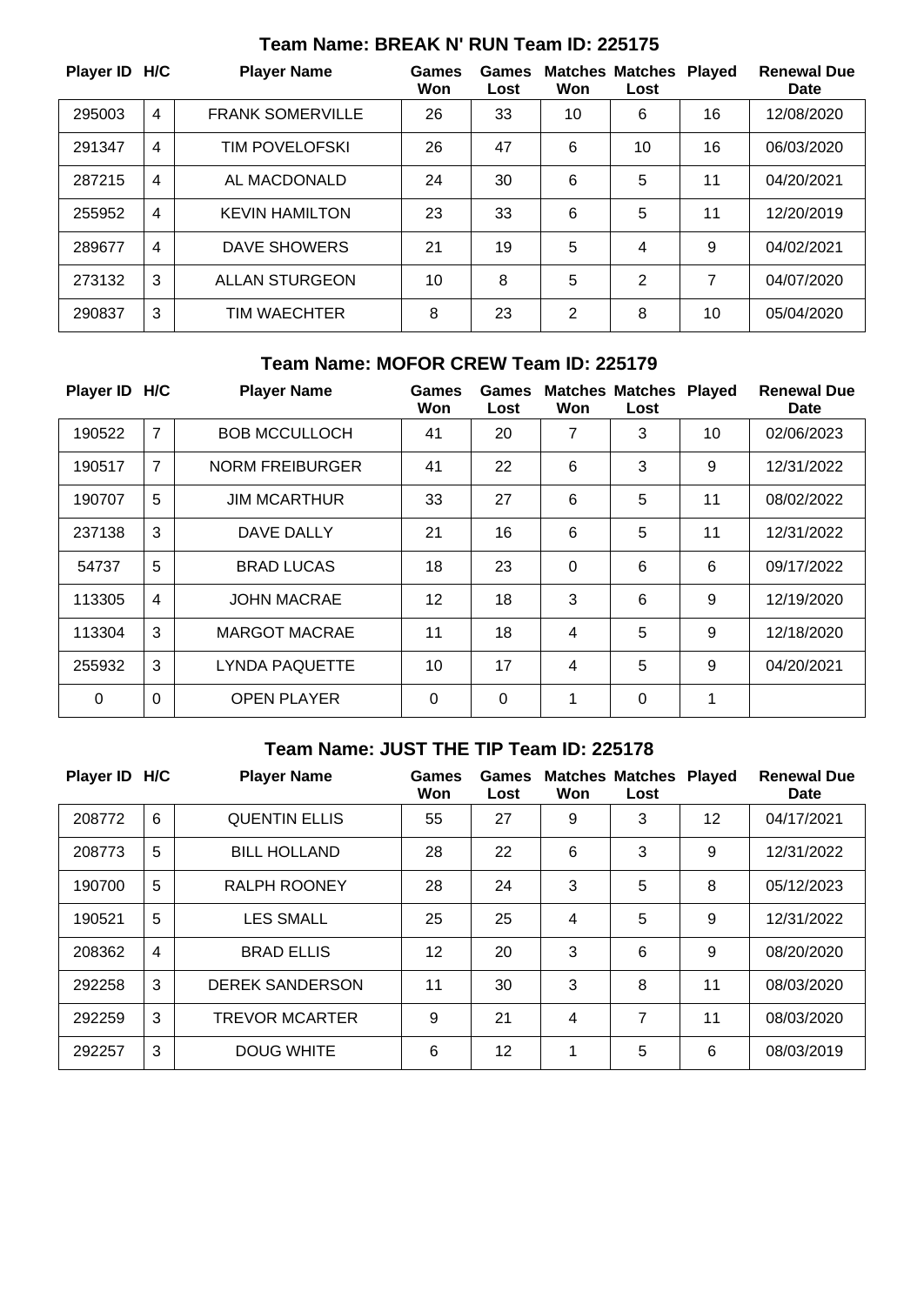| Player ID H/C |          | <b>Player Name</b>       | Games<br>Won   | Games<br>Lost | Won      | <b>Matches Matches Played</b><br>Lost |    | <b>Renewal Due</b><br>Date |
|---------------|----------|--------------------------|----------------|---------------|----------|---------------------------------------|----|----------------------------|
| 290021        | 5        | <b>DEREK BROCKELBANK</b> | 26             | 24            | 5        | 4                                     | 9  | 03/13/2023                 |
| 190520        | 4        | <b>TROY ANDREWS</b>      | 24             | 52            | 4        | 11                                    | 15 | 02/21/2023                 |
| 284194        | 5        | <b>SHAWN ANDREWS</b>     | 20             | 20            | 5        | 4                                     | 9  | 03/13/2023                 |
| 241635        | 3        | <b>CHRIS BRANDOW</b>     | 9              | 13            | 4        | 4                                     | 8  | 12/31/2022                 |
| 288440        | 3        | <b>JASON LAPRADE</b>     | 8              | 21            | 3        | 6                                     | 9  | 01/03/2020                 |
| 287218        | 3        | <b>JOLANDA DINEEN</b>    | $\overline{7}$ | 12            | 3        | 4                                     | 7  | 03/13/2023                 |
| 295004        | 4        | <b>STEPHEN MILLER</b>    | $\overline{7}$ | 18            | 3        | 5                                     | 8  | 03/13/2023                 |
| 287217        | 3        | <b>CHRIS BELL</b>        | 1              | 23            | $\Omega$ | 9                                     | 9  | 12/31/2021                 |
| $\Omega$      | $\Omega$ | <b>OPEN PLAYER</b>       | 0              | 0             | 0        | 1                                     | 1  |                            |

## **Team Name: CHALK BLOCKERS Team ID: 225177**

## **Most Valuable Players**

\* Players in the MVP section must have played a minimum of 8 matches in the current session to be listed in their respective handicap group.

\* The H Factor is the sum of the handicaps of the opponents that a player has beat.

\* MVP program formula: H Factor + Match Win %= MVP#

## **6-7 Handicap MVPs**

| <b>Player ID</b> | <b>Player Name</b>     | H/C | Game<br>Winning<br>Pct. | <b>Matches</b><br>Won | <b>Played</b>   | <b>Matches H Factor</b> | <b>Match</b><br>Winning<br>Pct. | MVP#   |
|------------------|------------------------|-----|-------------------------|-----------------------|-----------------|-------------------------|---------------------------------|--------|
| 255992           | <b>FABIAN COOMBS</b>   | 7   | 74.36%                  | 10                    | 12              | 41                      | 83.33%                          | 124.33 |
| 208772           | <b>QUENTIN ELLIS</b>   | 6   | 67.07%                  | 9                     | 12 <sup>2</sup> | 43                      | 75.00%                          | 118.00 |
| 190522           | <b>BOB MCCULLOCH</b>   | 7   | 67.21%                  | 7                     | 10              | 34                      | 70.00%                          | 104.00 |
| 295556           | <b>ANDREW ELLIS</b>    | 6   | 58.75%                  | 8                     | 13              | 36                      | 61.54%                          | 97.54  |
| 190517           | <b>NORM FREIBURGER</b> | 7   | 65.08%                  | 6                     | 9               | 29                      | 66.67%                          | 95.67  |
| 292717           | <b>TREVOR LEAKE</b>    | 6   | 55.77%                  | 5                     | 8               | 26                      | 62.50%                          | 88.50  |
| 256012           | <b>SEAN PEDERSEN</b>   | 7   | 61.25%                  | 6                     | 13              | 33                      | 46.15%                          | 79.15  |
| 28117            | <b>GEOFF YOUNG</b>     | 6   | 40.79%                  | 4                     | 12              | 21                      | 33.33%                          | 54.33  |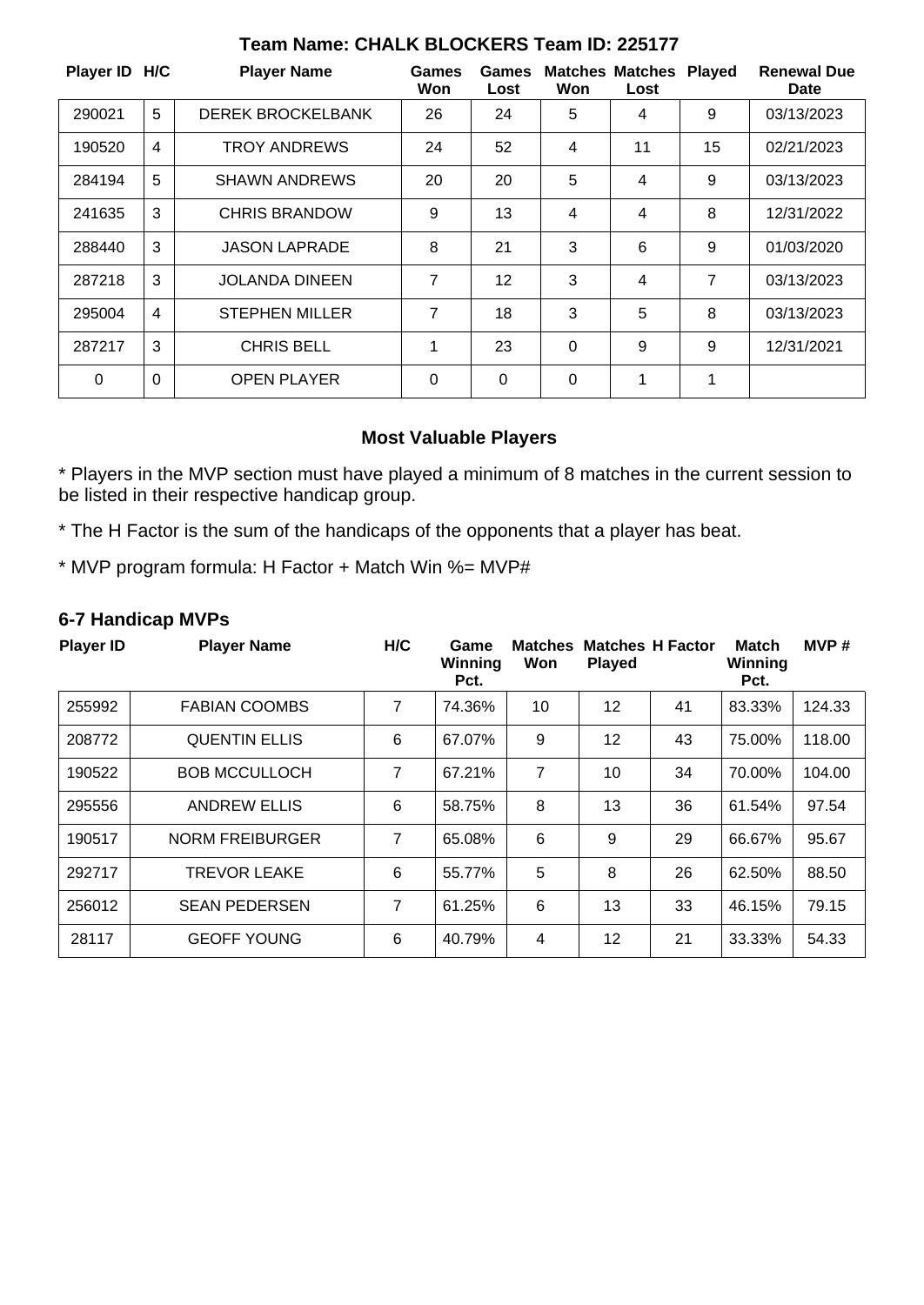## **4-5 Handicap MVPs**

| <b>Player ID</b> | <b>Player Name</b>       | H/C            | Game<br>Winning<br>Pct. | Won             | <b>Matches Matches H Factor</b><br><b>Played</b> |    | <b>Match</b><br>Winning<br>Pct. | MVP#   |
|------------------|--------------------------|----------------|-------------------------|-----------------|--------------------------------------------------|----|---------------------------------|--------|
| 237235           | PAUL FREELAND            | 5              | 61.29%                  | 8               | 11                                               | 44 | 72.73%                          | 116.72 |
| 273122           | <b>ANTHONY LABBE</b>     | $\overline{4}$ | 68.63%                  | 10              | 14                                               | 37 | 71.43%                          | 108.43 |
| 292256           | <b>JOEL DORSCH</b>       | 5              | 61.43%                  | 9               | 13                                               | 39 | 69.23%                          | 108.23 |
| 256002           | <b>SCOTT SHARPIN</b>     | 5              | 68.89%                  | 8               | 11                                               | 30 | 72.73%                          | 102.72 |
| 295003           | <b>FRANK SOMERVILLE</b>  | $\overline{4}$ | 44.07%                  | 10              | 16                                               | 38 | 62.50%                          | 100.50 |
| 255972           | <b>KIRK SCHISTAL</b>     | 5              | 57.69%                  | 8               | 12                                               | 31 | 66.67%                          | 97.67  |
| 208773           | <b>BILL HOLLAND</b>      | 5              | 56.00%                  | 6               | 9                                                | 26 | 66.67%                          | 92.67  |
| 32929            | PETE EMANN               | 5              | 54.08%                  | 8               | 15                                               | 38 | 53.33%                          | 91.33  |
| 255922           | <b>BRAD CUNNINGHAM</b>   | 5              | 56.14%                  | $6\phantom{1}$  | 10                                               | 26 | 60.00%                          | 86.00  |
| 255952           | <b>KEVIN HAMILTON</b>    | 4              | 41.07%                  | 6               | 11                                               | 30 | 54.55%                          | 84.55  |
| 257482           | <b>JOSH MORRISON</b>     | $\overline{4}$ | 60.00%                  | $6\phantom{1}$  | 9                                                | 17 | 66.67%                          | 83.67  |
| 290021           | <b>DEREK BROCKELBANK</b> | 5              | 52.00%                  | 5               | 9                                                | 26 | 55.56%                          | 81.56  |
| 190707           | <b>JIM MCARTHUR</b>      | 5              | 55.00%                  | $6\phantom{1}6$ | 11                                               | 27 | 54.55%                          | 81.55  |
| 256042           | <b>TOM SMITH</b>         | 5              | 41.46%                  | 5               | 9                                                | 25 | 55.56%                          | 80.56  |
| 287215           | AL MACDONALD             | 4              | 44.44%                  | 6               | 11                                               | 26 | 54.55%                          | 80.55  |
| 284194           | <b>SHAWN ANDREWS</b>     | 5              | 50.00%                  | 5               | 9                                                | 22 | 55.56%                          | 77.56  |
| 289712           | <b>BILL MCGRATH</b>      | $\overline{4}$ | 52.00%                  | 5               | 8                                                | 15 | 62.50%                          | 77.50  |
| 237234           | <b>STAN SCHMIDT</b>      | 5              | 49.06%                  | $\,6$           | 12                                               | 27 | 50.00%                          | 77.00  |
| 289677           | <b>DAVE SHOWERS</b>      | 4              | 52.50%                  | 5               | 9                                                | 21 | 55.56%                          | 76.56  |
| 256052           | <b>GARY MARCOUX</b>      | 5              | 51.28%                  | 5               | 10                                               | 19 | 50.00%                          | 69.00  |
| 292255           | <b>KEVIN GOTTFRIED</b>   | $\,$ 5 $\,$    | 44.90%                  | 5               | 11                                               | 22 | 45.45%                          | 67.45  |
| 234826           | <b>JOHN SNYDER</b>       | 5              | 54.76%                  | 4               | 8                                                | 17 | 50.00%                          | 67.00  |
| 291347           | <b>TIM POVELOFSKI</b>    | $\overline{4}$ | 35.62%                  | 6               | 16                                               | 27 | 37.50%                          | 64.50  |
| 190521           | <b>LES SMALL</b>         | 5              | 50.00%                  | 4               | 9                                                | 19 | 44.44%                          | 63.44  |
| 295001           | <b>BOB PETRIE</b>        | 5              | 45.31%                  | 5               | 13                                               | 23 | 38.46%                          | 61.46  |
| 226307           | <b>DON SIMPSON</b>       | 4              | 48.72%                  | $\overline{4}$  | 9                                                | 14 | 44.44%                          | 58.44  |
| 190700           | RALPH ROONEY             | 5              | 53.85%                  | 3               | 8                                                | 15 | 37.50%                          | 52.50  |
| 295004           | <b>STEPHEN MILLER</b>    | 4              | 28.00%                  | 3               | 8                                                | 12 | 37.50%                          | 49.50  |
| 255942           | <b>GRAHAM SOMERVILLE</b> | 5              | 43.55%                  | 4               | 13                                               | 16 | 30.77%                          | 46.77  |
| 190520           | <b>TROY ANDREWS</b>      | $\overline{4}$ | 31.58%                  | $\overline{4}$  | 15                                               | 20 | 26.67%                          | 46.67  |
| 208362           | <b>BRAD ELLIS</b>        | 4              | 37.50%                  | 3               | 9                                                | 13 | 33.33%                          | 46.33  |
| 113305           | <b>JOHN MACRAE</b>       | 4              | 40.00%                  | 3               | 9                                                | 12 | 33.33%                          | 45.33  |
| 231692           | <b>RYAN NEWMAN</b>       | 5              | 45.61%                  | $\mathbf{3}$    | 11                                               | 13 | 27.27%                          | 40.26  |